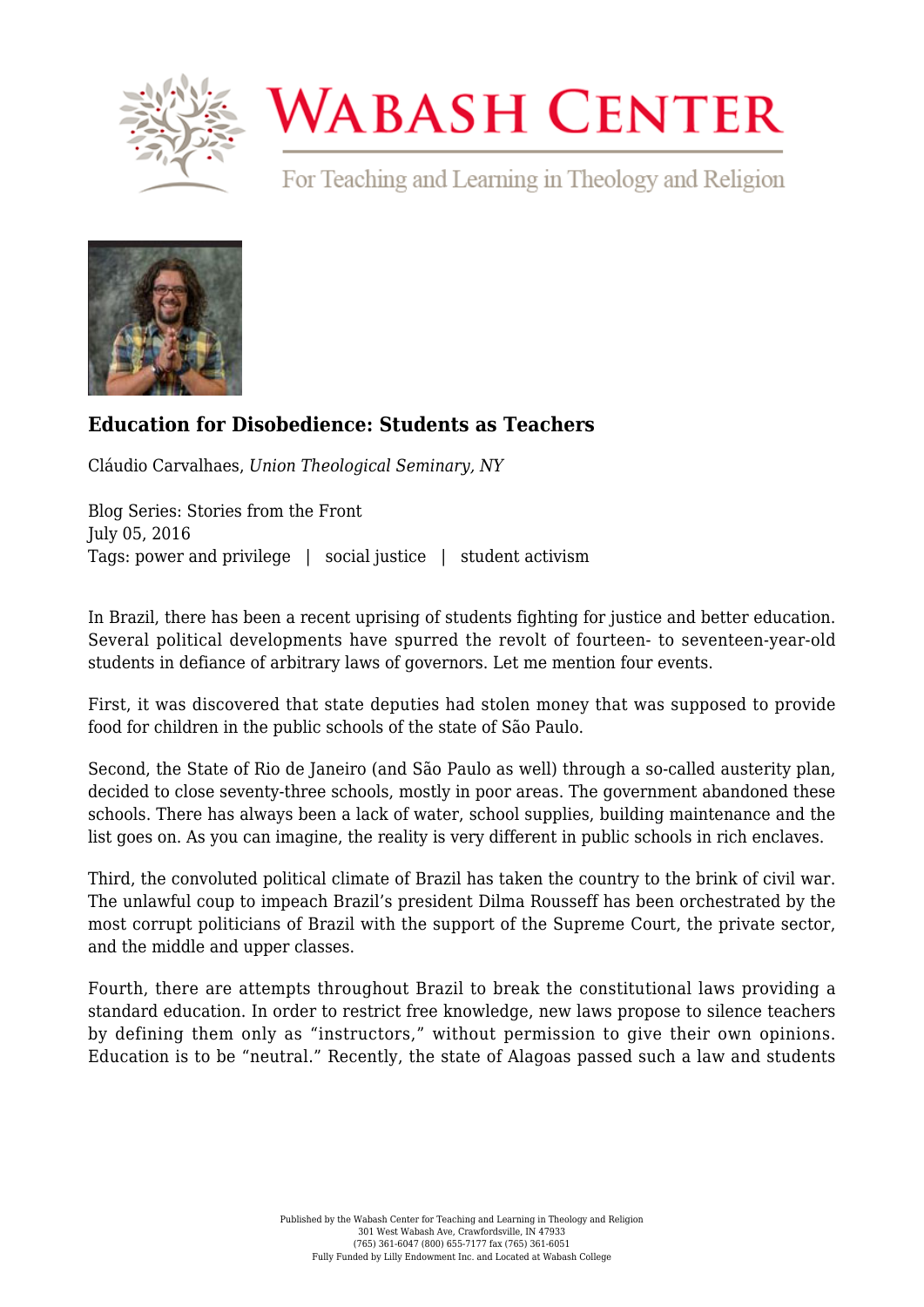protested in the Legislative Assembly of the State of Alagoas taping their mouths[.\[1\]](#page-3-0)



In all these examples, we see the State and those holding power going against the people. The attempt is to criminalize forms of resistance and withdraw freedom of thought and critical thinking. When laws are made against people by privileging one opinion or a certain social class, there is a demand for all of us to act. And a mandate to disobey!

This is what students are doing. They are occupying the schools that have been abandoned by the State. They are picketing against the state, they are creating an entire agenda of teaching events and preventing the state from closing them. They are learning through voluntary teachers from different areas who teach classes and give lectures. These teachers are teaching classes that are part of the formal curriculum but also classes that are not often taught, such as feminism, politics, sexuality and culinary arts. Artists are also coming to sing with students and to support them. They have organized themselves to prepare for the national test required for admission to colleges and universities.

About 30 students are occupying a school called Compositor Luiz Carlos da Vila in the city of Benfica, Rio de Janeiro. Maria Beatriz Salustino, seventeen years old, said:

"We have literature, biology, and philosophy classes but also audiovisual and several other themes and subjects. What we have learned the most is to work as a group. All we do and everything we decide is done as a group."[\[2\]](#page-3-1)

<span id="page-1-0"></span>They plan to connect the schools with the communities. One of their events is the preparation of a common meal, feijoada (with samba), in order to sustain the group and help the community. The meal costs about \$2 for one kilogram of food. They have very clear demands that range from changes in curriculum, expansion of some specific courses, new tasks for faculty, development of infra-structure, direct elections, and simply adherence to the existing education laws.

Students decided to fight. The state is not only abandoning these kids but in this case is clearly against them. So they are forming their own ways of resistance and survival, educating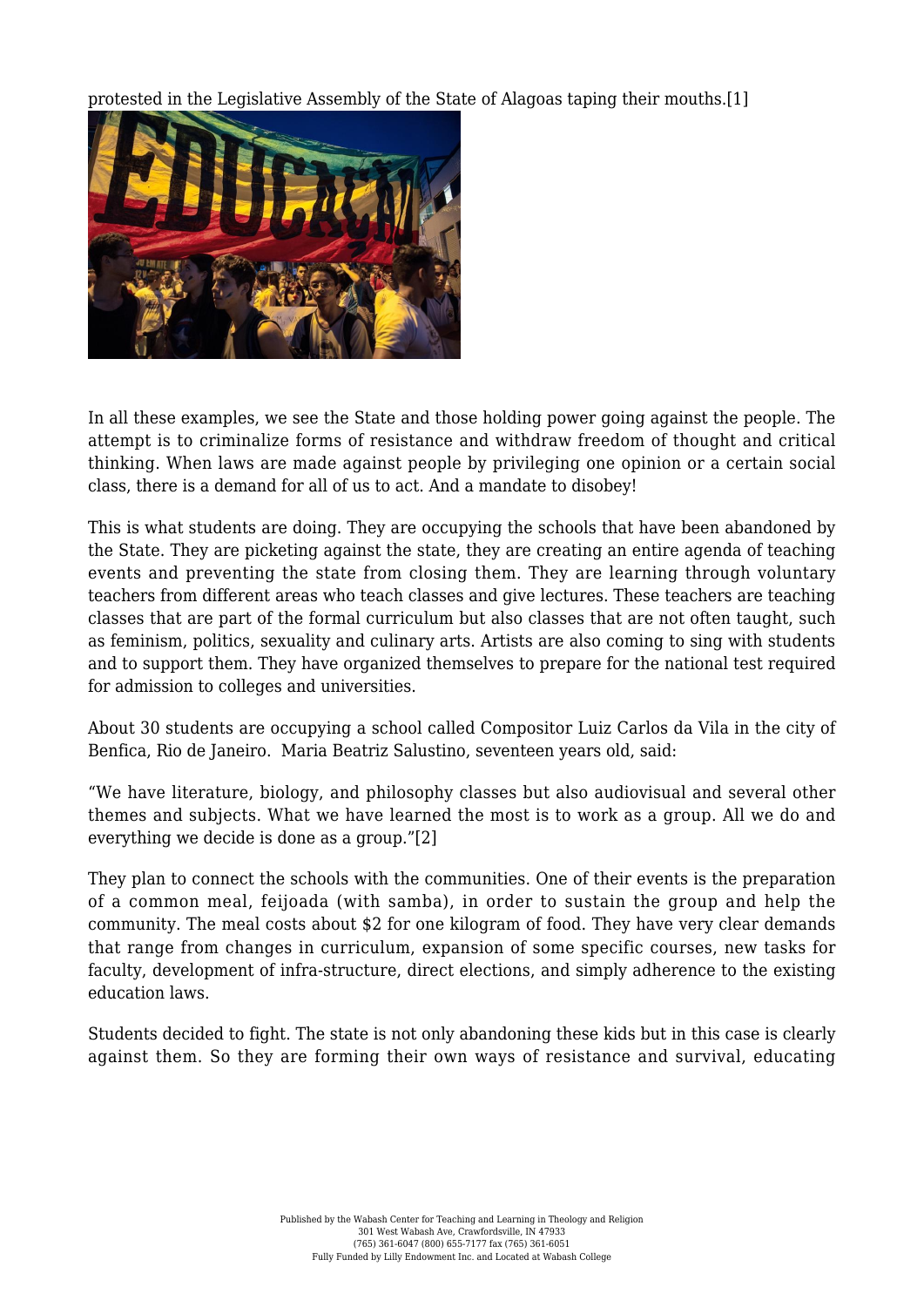themselves with what they have and what they can improvise. They are heirs of Paulo Freire's notion of education: educating themselves for freedom and autonomy. They are becoming subjects of their own history -- sharing and taking knowledge from various sources and constructing knowledge from and for their own communities, their own needs, and their own situation.

Just recently, a group of students stormed into the Legislative House of the State of São Paulo to demand a resolution responding to the theft of the money for student food. They occupied the House and announced that the deputies were there to work for the people and for the city.

"Today, we, the students of the State of São Paulo come here to give our awareness to you: we are attentive to what you are doing here. There are thieves of children's food in this house. Nothing has been done to bring justice to this case. Therefore, we are beginning our occupation, until an investigative commission is begun to punish the thieves of the food of our children." Occupy ALESP [Legislative Assembly of the State of São Paulo).["\[3\]](#page-3-2)

<span id="page-2-2"></span><span id="page-2-1"></span>Outside of the legislature, street people tried to bring bread and hot chocolate to the students. Ronilso Pacheco, a black theologian from Rio de Janeiro, said, "These Occupations are the reintegration of the ownership of the politics from below."[\[4\]](#page-3-3) They have been threatened and attacked by the military police that stormed into some of these schools without judicial order and with the approval of the Governor of the State of São Paulo. These kids responded by singing:

*Mom! Dad! I am part of the occupation! So you know I fight for education Mom! Dad! I am inside of the police car So you know I fight for education*[\[5\]](#page-3-0)

<span id="page-2-0"></span>These students are teaching us the forgotten meaning of democracy, that politics and common spaces belong to all and must be built by us all. They are saying that a democracy that actually works can only work with the people and for the people and cannot be a democracy if it works only for certain groups! They are showing us that when we have plutocracy (societies governed by a small number of the wealthiest citizens) vested in formal democracy to support themselves, that there must be a fight. New and just forms of government must be invented or regained. When there is violence against the people, we must resist. These kids are saying they will not say no to their dreams and to the hopes for their own lives and communities! In this way, they are creating spaces for new actions and thoughts, they are keeping history alive, open, possible! They are being educators of our society. We should listen to these students as our teachers!

At the heart of this resistance is what Paulo Freire taught: an education of indignation! The world and our future are not fixed, as if it is just a recurrence of an eternal engine of right and proper values. No! Our world and our future are open, to be problematized, to be wrestled with, to create!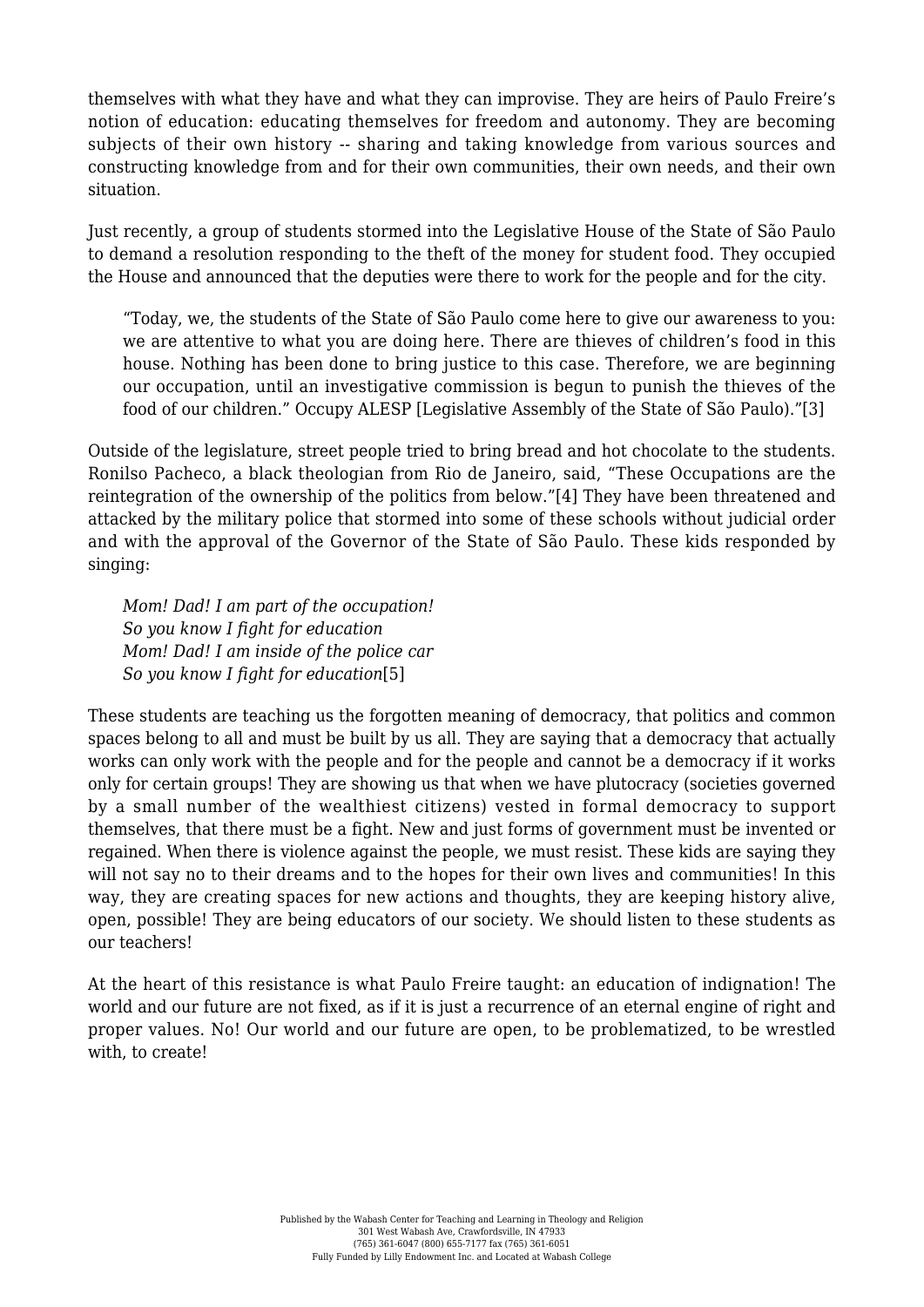As Freire says: "It is impossible that we think about tomorrow, more or less near or remote, without us encountering a permanent process of immersion in today, drenched in the time we are living now, touched by its challenges, incited by its problems, insecure before the insensibility that announces disasters, and possessed by a just anger as we are confronted by the injustices of those who express, in shocking levels, the human capacity to transgress ethics. Or receiving consolation by the manifestation of gratuitous love for life that strengthens us for the necessary, even though fragile hope."[\[5\]](#page-3-4)

<span id="page-3-5"></span>They are asking for freedom to study anything, to have critical minds. But more, they are asking for the rights of a good education and the conditions and the possibilities for any kid to have access to education. What was supposed to be a given in a democratic society has become a point of contention and demand. In order to fight for what in fact belongs to them, they have to resist and protest. Their fight is our fight! If our schools can teach students to disobey when there is no justice, we have taught them well. If our students just sit and wait for whatever comes their way, there is something really wrong with our education. We don't know how long this will continue, but these students have already taught us and moved us so much with an expanded sense of democracy, citizenship, self, struggle for justice and the meaning of education.

We are heirs of an education of indignation. If to fight for rights means to disobey, we will! The words that guide us do not come from the authorities who say: conform, obey. Words of wisdom come to us from the students of the states of Alagoas, Rio de Janeiro and São Paulo. From them, we hear: disobey!

This is what the civil rights movement did! This is what Cesar Chavez did! This is what the Young Lords did! This is what #blacklives matter does! The best education is the one that promotes life in fullness, where new forms of solidarity arise, new worlds are open and what was once stolen, can become common to all again.

## [\[1\]](#page-2-0)

http://educacao.uol.com.br/noticias/2016/05/09/lei-que-proibe-professores-a-opinarem-em-salade-aula-e-promulgada-em-al.htm

<span id="page-3-1"></span>[\[2\]](#page-1-0) (Link No Longer Available)

<span id="page-3-2"></span>[\[3\]](#page-2-1) Transcribed from a video of students protesting inside of the ALESP.

<span id="page-3-3"></span>[\[4\]](#page-2-2) Ronilso Pacheco, *Ocupações são a "reintegração de posse" da política a partir de baixo*. (Link No Longer Available)

<span id="page-3-4"></span><span id="page-3-0"></span>[\[5\]](https://diplomatique.org.br/sem-ordem-judicial-pm-invade-escolas-e-prende-mais-de-50-estudantes/) Cristiano Navarro, *Sem ordem judicial, PM invade escolas e prende mais de 50 estudantes*, [https://diplomatique.org.br/sem-ordem-judicial-pm-invade-escolas-e-prende-mais-de-50-estudan](https://diplomatique.org.br/sem-ordem-judicial-pm-invade-escolas-e-prende-mais-de-50-estudantes/) [tes/](https://diplomatique.org.br/sem-ordem-judicial-pm-invade-escolas-e-prende-mais-de-50-estudantes/)